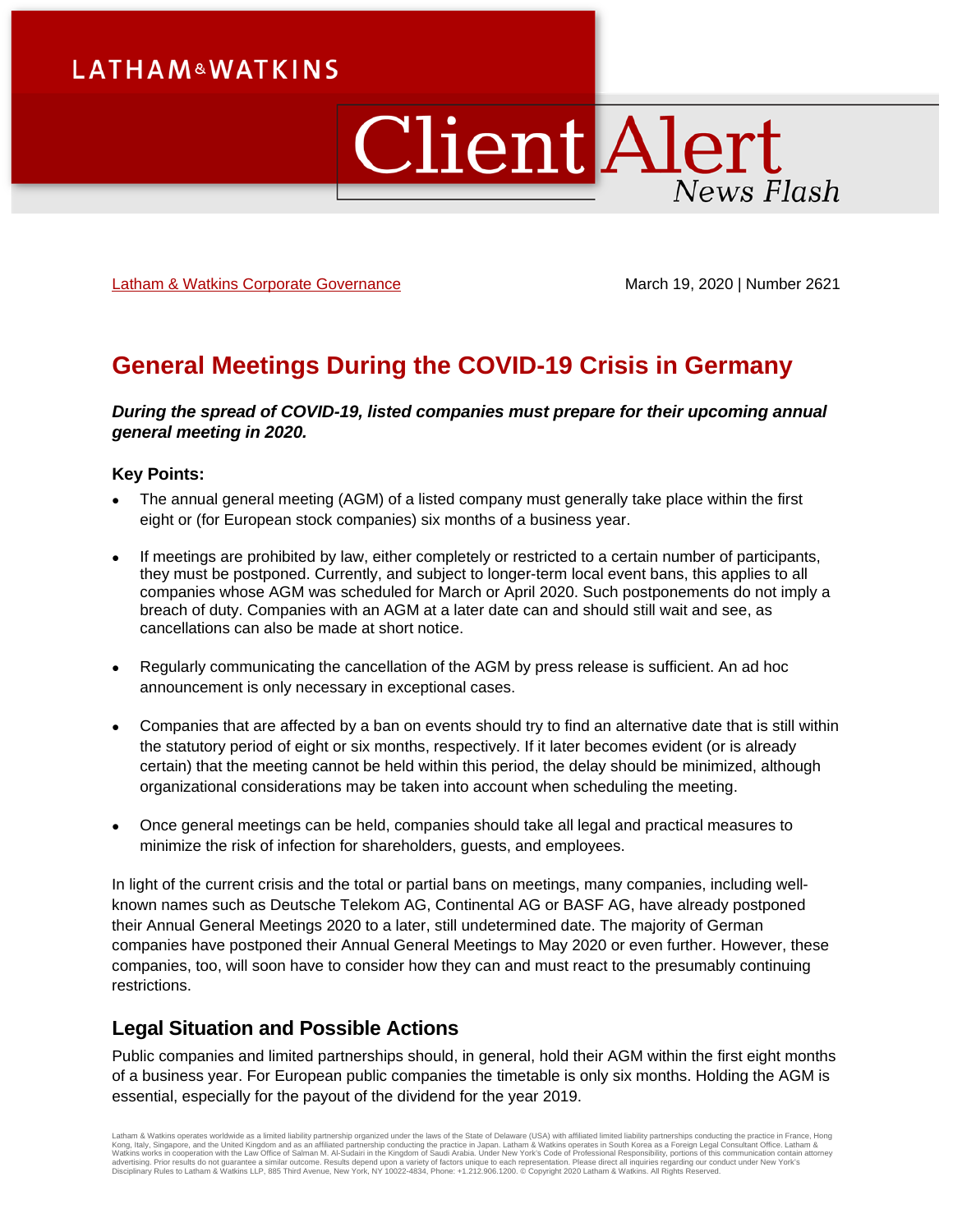However, if — as currently throughout Germany — meetings are, either completely or above a certain number of participants, prohibited by law, most companies cannot hold an annual general meeting. A pure online AGM is not permitted under current law.

#### **Cancellation/Rescheduling of the Annual General Meeting**

Until the point where the shareholders have gathered in the published meeting room at the published start of the event, the management board is entitled and, if necessary, obligated to cancel the AGM and postpone it to a later date. Therefore, companies that have scheduled their AGM for May or June 2020 are, subject to longer-term bans on events that have already been imposed, not obligated to react at present. It should in any case be ensured that an alternative date is reserved within the statutory periods of eight or six months and that all organizational measures — including renting appropriate premises are taken. Exceeding the statutory periods should only be considered if it is no longer to be expected that the AGM can be held within these periods. Any time exceeding these deadlines should be kept as short as possible. However, it is permissible to take into account organizational circumstances (e.g. the availability of a suitable meeting room and the avoidance of scheduling conflicts with other general meetings) when scheduling the meeting.

In principle it is sufficient, but also necessary, to announce the cancellation of the AGM by means of a press release. A supplementary publication in the Federal Gazette is not mandatory. The publication of an ad hoc announcement would probably only be necessary if items on the agenda were to be resolved which themselves were ad hoc relevant.

If a postponement beyond the statutory periods becomes necessary, the Executive Board will not be in breach of duty if the deadline is exceeded. Shareholders cannot therefore assert any claims for compensation, particularly with a view to the subsequent dividend payment.

#### **Protective Measures at Annual General Meeting Held at Later Stage**

If the postponed general meetings are held later this year, everything should be done to keep the risk of infection for shareholders, guests, and employees during the general meeting low, in view of the presumably still existing risk of infection. Useful protective measures include:

- Requesting shareholders to refrain from attending in person and instead to make use of the option of authorizing a proxy (*e.g.*, the company's voting proxy), postal voting or, if applicable, online attendance
- Waiving of catering (for reasons of hygiene and as a measure to reduce the number of participants)
- Provision of sufficient hygiene equipment (*e.g.*, contactless disinfectant dispensers)
- Regular and more frequent cleaning of the toilet facilities as well as the door handles, escalator runs, lectern, etc.
- Reduction of personnel employed as far as possible
- Separation of shareholders and personnel, especially in the area of entrance and exit control (*e.g.*, by installing transparent partition walls with pass through)

### **Further Impacts**

The COVID-19 crisis will have a considerable impact on the sales and earnings development of many companies in the 2020 financial year. In addition to examining whether it is necessary to adjust the forecast for the current financial year, companies should therefore also examine whether the proposal for the appropriation of the net retained profits for the 2019 financial year should be adjusted or amended in order to maintain any liquidity that may be required in the company in the near future and not distribute it to shareholders. In the event of a subsequent change in the proposal for the appropriation of profits or a deviation from the communicated dividend policy, such a measure will have to be published regularly in the form of an ad-hoc announcement.